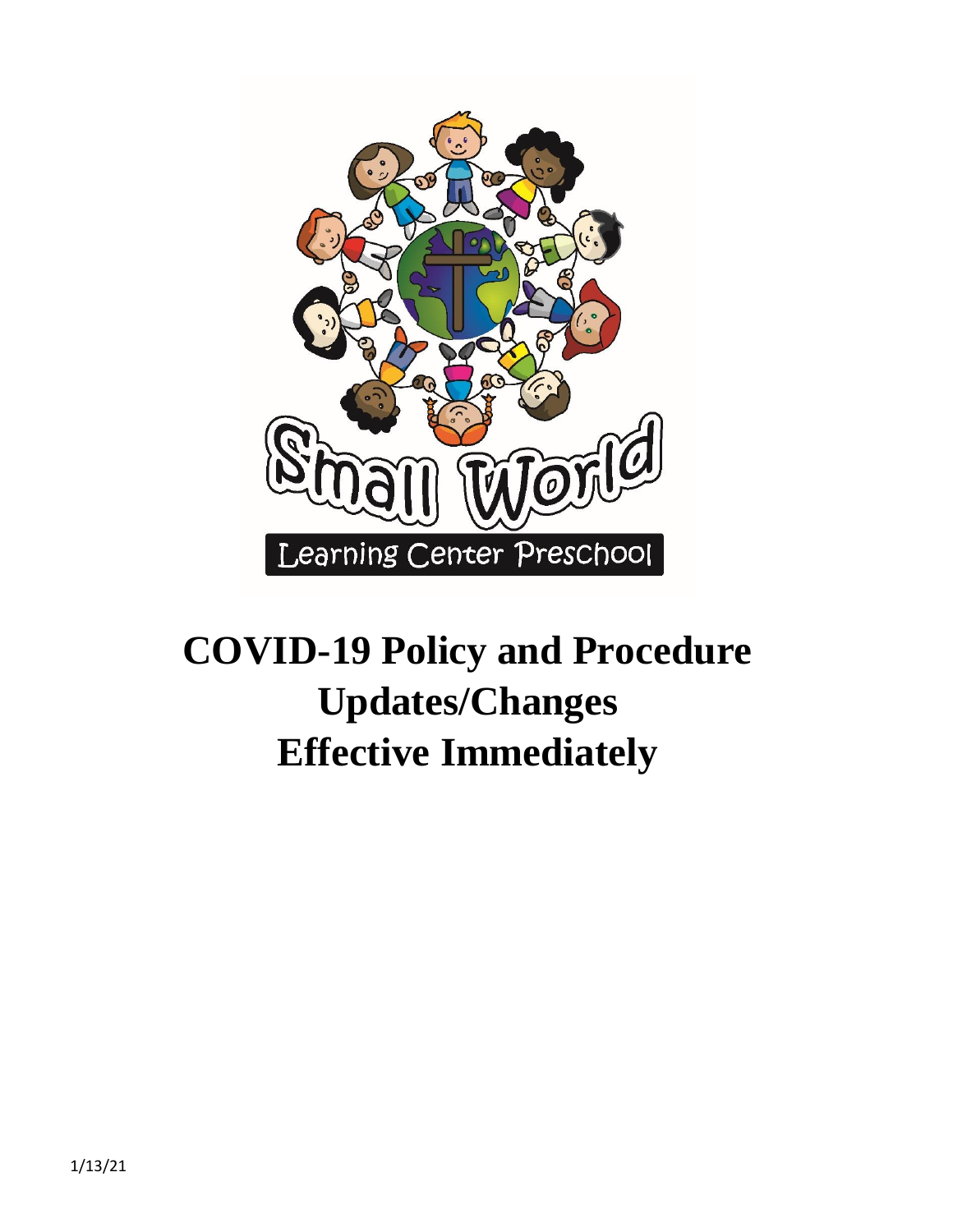In this time of the COVID-19 Pandemic, we must be very careful, and do everything we can to protect our staff, and students from getting sick. In order to do this, we must have **all parent's/adult's** participation in helping us stay healthy! If you are Co-Parenting, a Grandparent, Aunt, Uncle or someone that is taking care of our students, it is the responsibility of **all adults involved** to notify the school of any illness. It is not one Parents responsibility over the others, or the Parent's over the caretaker of the child. Whoever is dropping off and picking up our students need to be involved in helping us stay healthy! Parent's please don't take this the wrong way, you are most definitely in charge of your children. What I am saying is anyone who is bringing children to our facility needs to help us stay healthy. Our main focus is the safety of our children and staff at SWLC.

## **Drop Off/Pick Up Procedures** *Only SWLC students and staff will be allowed to enter the school*.

If you have other children who are not SWLC students with you at the time of drop off and pick up, they must stay with the adult & are restricted from entering the school and playground as well. No adults are allowed in the classrooms, or on the playground at any time.

Only one adult should be dropping off/picking up a child to minimize exposure

As students enter the school, they are to immediately wash their hands or use hand sanitizer before going to class.

The California Department of Public Health (CDPH) asks that you bring your own pen.

There are sanitized pens for you to use in the "*CLEAN PENS*" basket if you forget to bring one, but *please use hand sanitizer BEFORE* grabbing a pen, and make sure you put the pen you use in the "**DIRTY PEN**" basket so it can be sanitized.

If there is a line to sign in/out, please maintain 6 feet of social distancing, and do not allow your child to enter until the other parent has exited. We have the red X's to help with spacing. All drop off and pick up visits need to be kept as brief as possible.

## **Daily Health Screening and Temperature Checks**

Children's temperatures will be taken upon arrival.

Effective immediately when students are signed in, parents will be asked on a daily basis to answer our COVID-19 screening questions, including whether anyone in the household has had symptoms in the past 24 hours or a positive Covid-19 test has been received.

If the answer to any of the screening questions is "YES" your child will not be allowed to stay at school, and you must quarantine for at least 10 days. Please see CDC Guidelines and Information I have attached.

Some possible COVID-19 Symptoms: Fever, Cough, Shortness of Breath/difficulty breathing, Chills, Muscle Pain, Headache, or Sore Throat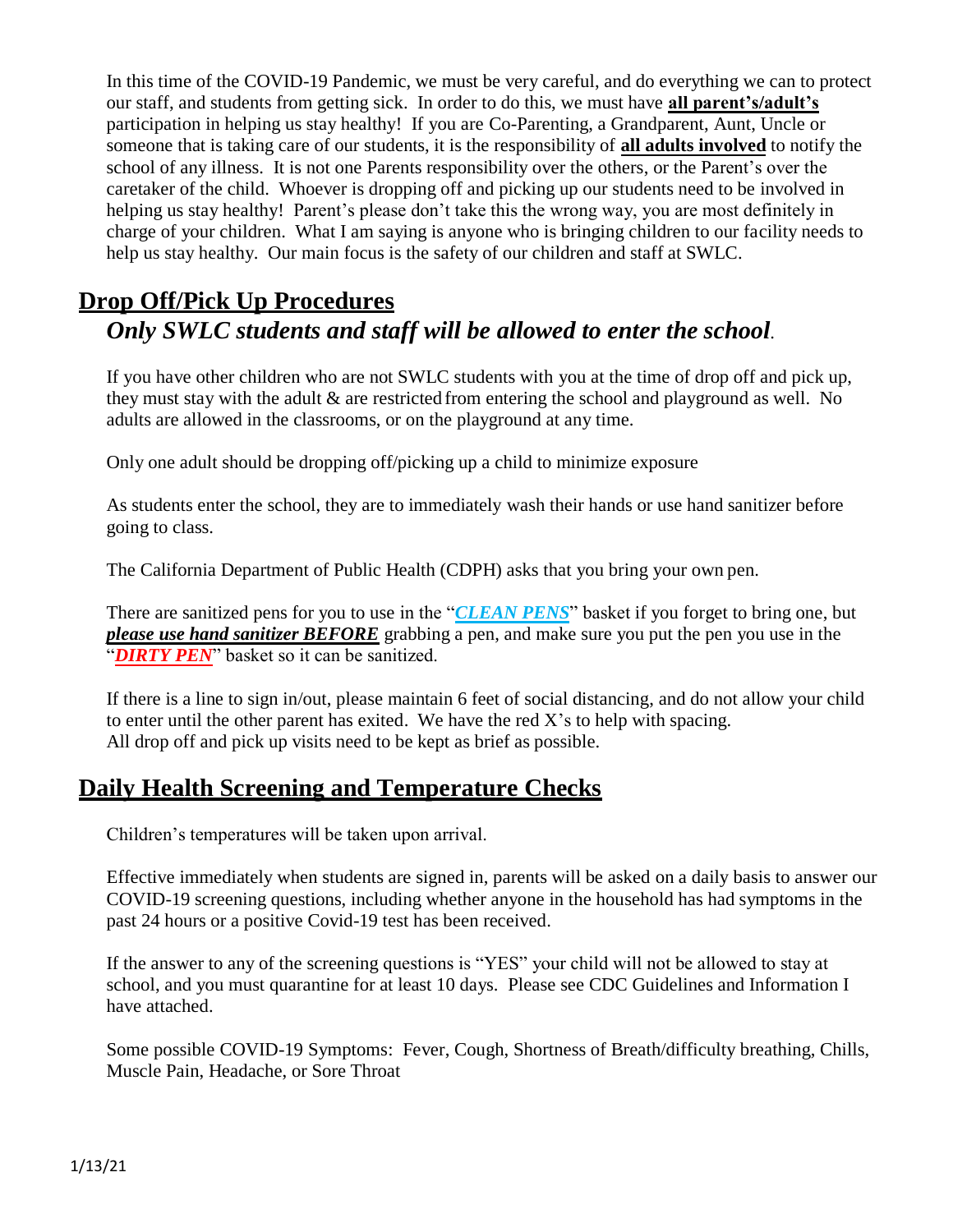### **Illness Policy for Staff**

Staff are screened on a daily basis for COVID-19 just like our students are when we arrive to work. We check our temperatures on a daily basis, and we ask each other questions regarding COVID-19.

All staff must be fever-free for 72 hours with no medication (or 14 days after a positive COVID-19 test) to be at work, and will have to attest to the Covid-19 screening questions at check in. Should a member of the staff become ill during the school day, the individual will be sent home immediately, and a substitute teacher will step in.

#### **Masks and Protective Equipment**

It is mandated by the CDPH that all adults wear face coverings at drop off and pick up.

Due to the increase of COVID-19 cases, students are now required to wear masks while at school. The only time children can take their masks off is when they are sitting at their desks in their cubicles, sleeping, and when they are eating. If they are playing in their classroom, we are having them wear their masks, sit on shapes that are spaced apart, and they are playing with their own toys.

Staff will wear a face covering in the form of a cloth or disposable mask, and will have the option for a face shield as well.

Staff may remove their face masks during times of phonics learning or where the ability to see the mouth is necessary for communication. They will be enforcing the 6 ft social distancing during this time.

Staff will wear gloves when handling trash, food, changing diapers, or assisting a student with the toilet.

#### **Our Enhanced Illness Policy**

*Stay home if you are sick*! If anyone in your household or your child are not feeling well, we ask that you all stay home!! If there is a fever, they cannot return to school until they've been fever-free **without medication for at least 72 hours**. If there are persisting symptoms (sneezing, runny nose, cough, etc.) please do not bring your child to school without having them checked by their Physician.

No one with a fever of 100.4°F or higher is allowed at the school. This includes parents or caregivers who are dropping off or picking up. If a child has fever at check in, they will not be allowed to stay at school, and will not be allowed to return until the above statement is achieved.

If your child becomes ill at school, we will isolate him or her until the child is picked up. **Please try to have your child picked up within Thirty minutes of being notified that they are sick**. Please make sure your emergency forms are always current and update any contact information, especially phone numbers! Per the Authorization for Emergency Medical Treatment & Consent for Medical Treatment forms on file, we reserve the right to call for emergency services should we see your child develop symptoms of acute respiratory illness that appears life threatening.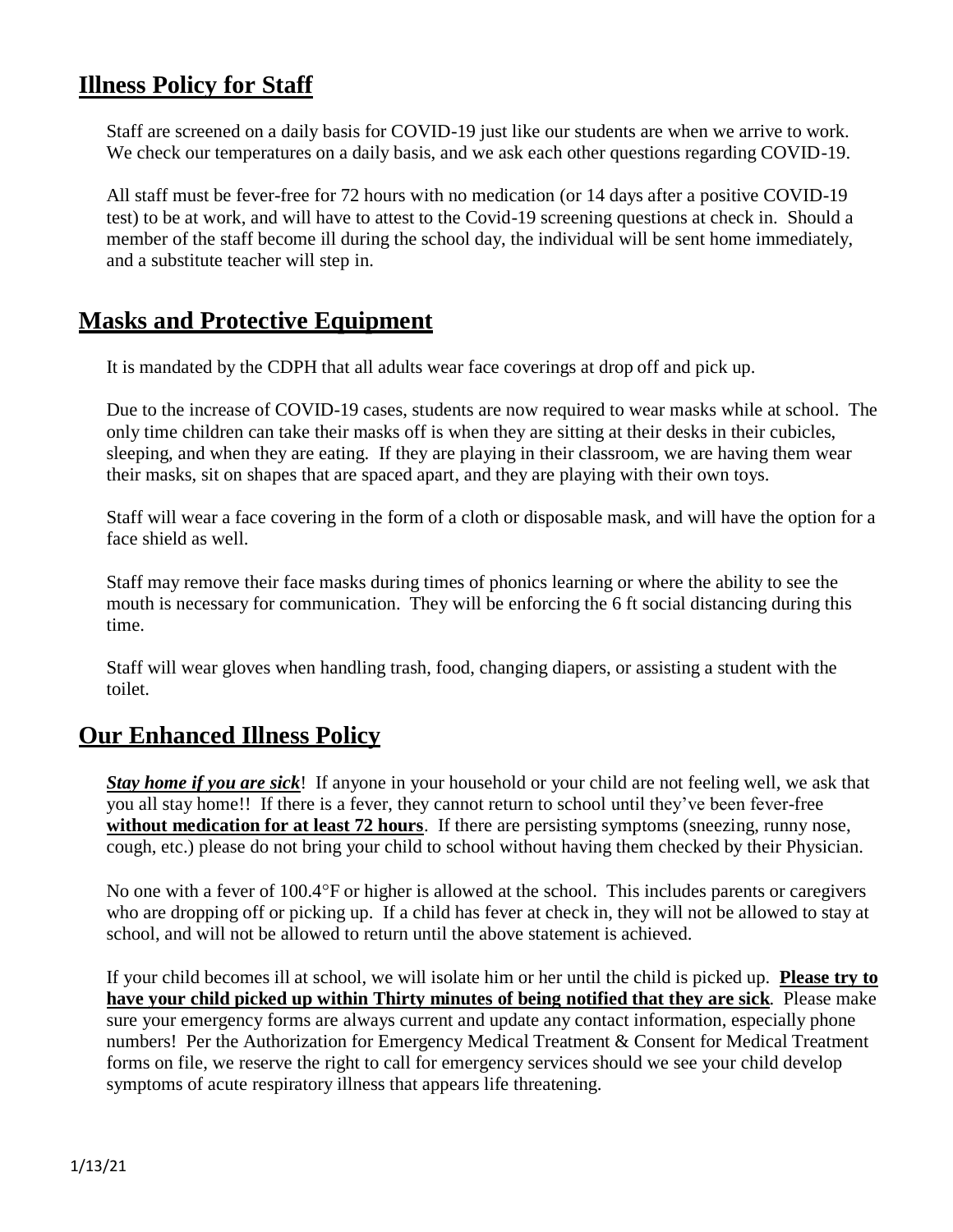We will continue to encourage all students to use "respiratory etiquette" covering their cough and sneeze, using a tissue, and utilizing our trashcans for disposal. Our handwashing policy of washing hands after restroom use, on return from the playground, and after eating remains in effect.

If there is a confirmed positive COVID-19 test **YOU MUST NOTIFY THE SCHOOL** 

**IMMEDIATELY!!** It is very important we are notified because there is a process we must go through. As a California State Licensed Facility, we are mandated to file a report with State Licensing, and notify the California Department of Public Health. We are also required to notify all of those who have been in contact with the child or staff member. We will notify the parents of the children who have possibly been in contact with the infected individual. We will contact you either with a phone call, or through our email system. Please see the CDC information on quarantining, and isolating.

If we have an exposure or confirmed case at Small World Learning Center, we may also need to close the school for a day to disinfect, and the decision for this will be made under the current CDPH Guidelines for Schools. However, we are cleaning constantly throughout the day, and disinfecting the whole school with a special sprayer on a daily basis after students leave.

### **Supplies**

All children need to bring a backpack/tote bag daily to carry their belongings, and on Monday's a bag or backpack with CLEAN bedding. On Friday we will put everything in their backpack/tote bag to send home to be washed. All bedding must be cleaned every weekend. Please make sure CLEAN bedding is brought in every Monday or your child will not be able to stay at school.

## **Group Size and Staffing**

Children will be kept in small stable groups.

Use of the playground will be on a rotating schedule (one class at a time).

We are maxing class sizes at 10 students.

We will be minimizing the amount of staff children come in contact with during the course of the day.

## **Food & Mealtime**

SWLC will not be providing any food or drinks at this time. Parents must provide the following on a daily basis:

Breakfast/morning snack from 8:00-8:30. Breakfast ends at 8:30, so if you are bringing your child after 8:30, please make sure they eat before you bring them in.

Lunch is 11:30-12:15 – Please make sure your child has a main course everyday because we do not have food at the school. If your child does not have a main course, we will be calling you to bring something to school, or you will have to pick them up.

Afternoon snack 2:30-3:00 – Your child needs enough snacks to have one at afternoon snack time. Several children do not want an afternoon snack but we ask them anyway just so they aren't starving when they are picked up from school. If your child is a picky eater, we will encourage them to eat, but